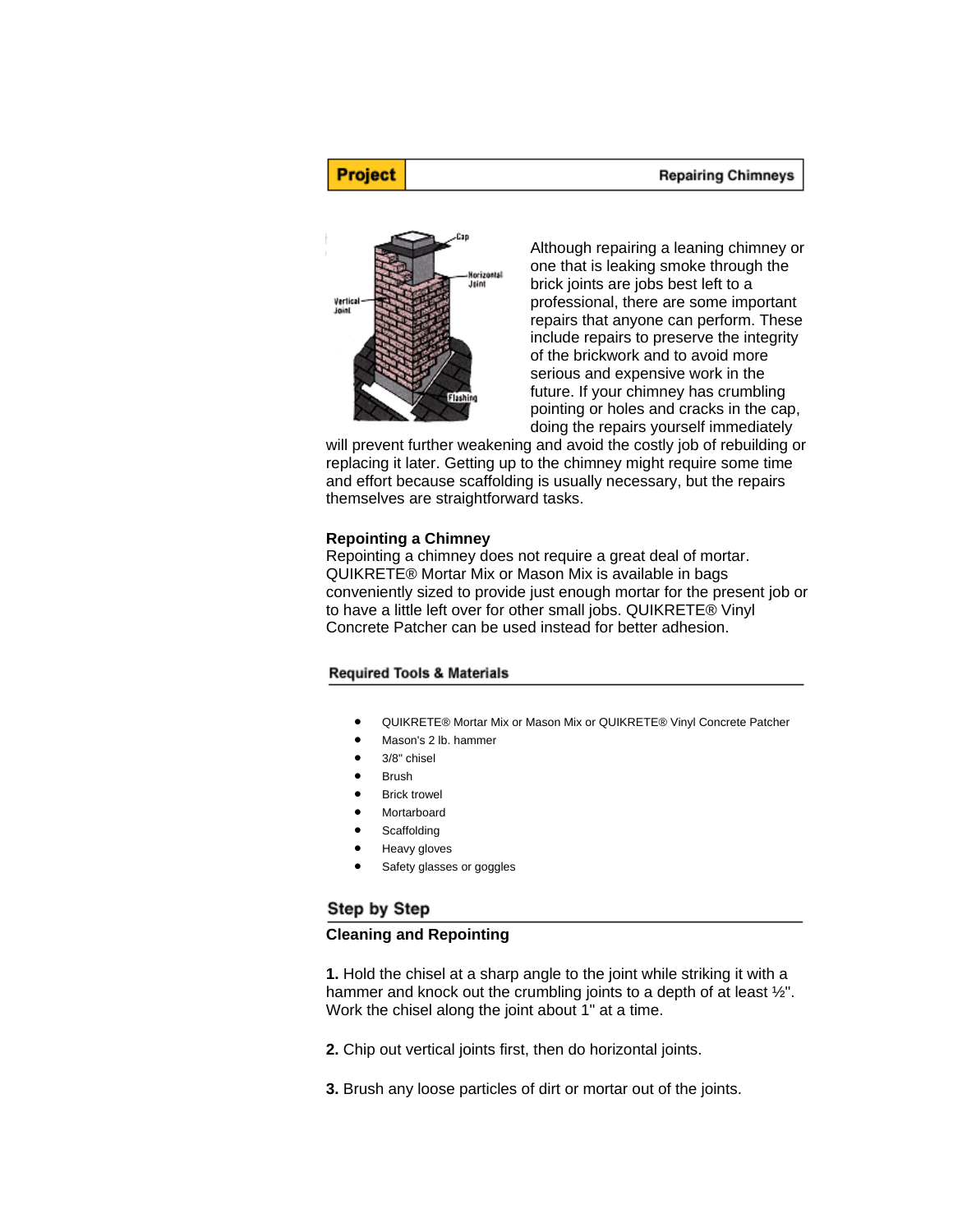**4.** Dampen the joints.

**5.** Prepare as much mortar as can be used in 1 hour and trowel it into the vertical joints first, then the horizontal joints. Strike the joints flat.

**6.** After the mortar hardens, brush off any excess.

**7.** In the course of repointing, you might come across a loose brick or two that should be replaced. Use the chisel to remove the mortar from around the loose brick, then lift it out. Scrape all loose or crumbling mortar from the hole.

**8.** After cleaning the brick of any mortar and dirt, dampen the brick as well as those surrounding the cavity. Butter its top, bottom and both ends and press it back into the opening. Make sure the joints are completely filled and strike them flat.

## **For Best Results**

When working on or around any part of a chimney, be sure to close all dampers leading into it so if any soot is knocked loose it will not enter the house.

## **Repairing the Cap**

**1.** Brush out any loose particles, dirt, and organic matter from cracks and holes in the cap.

**2.** Dampen the crack or hole and trowel in fresh mortar to fill it flush with the surrounding surface. QUIKRETE® Vinyl Concrete Patcher can be used to fill any cracks between the cap and the flue liner.



**3.** The cap should be replaced only if it is badly cracked or if the mortar is so loose that is is pulling away from the brickwork. Use the hammer and chisel to chip the cap away in pieces. For safety, lower the pieces in a bucket instead of just letting them fly off the roof.

**4.** Brush away all dirt and loose particles.

**5.** Trowel on the fresh mortar in several thick layers, sloping the cap down from the flue liner to the outside edges of the chimney stack.